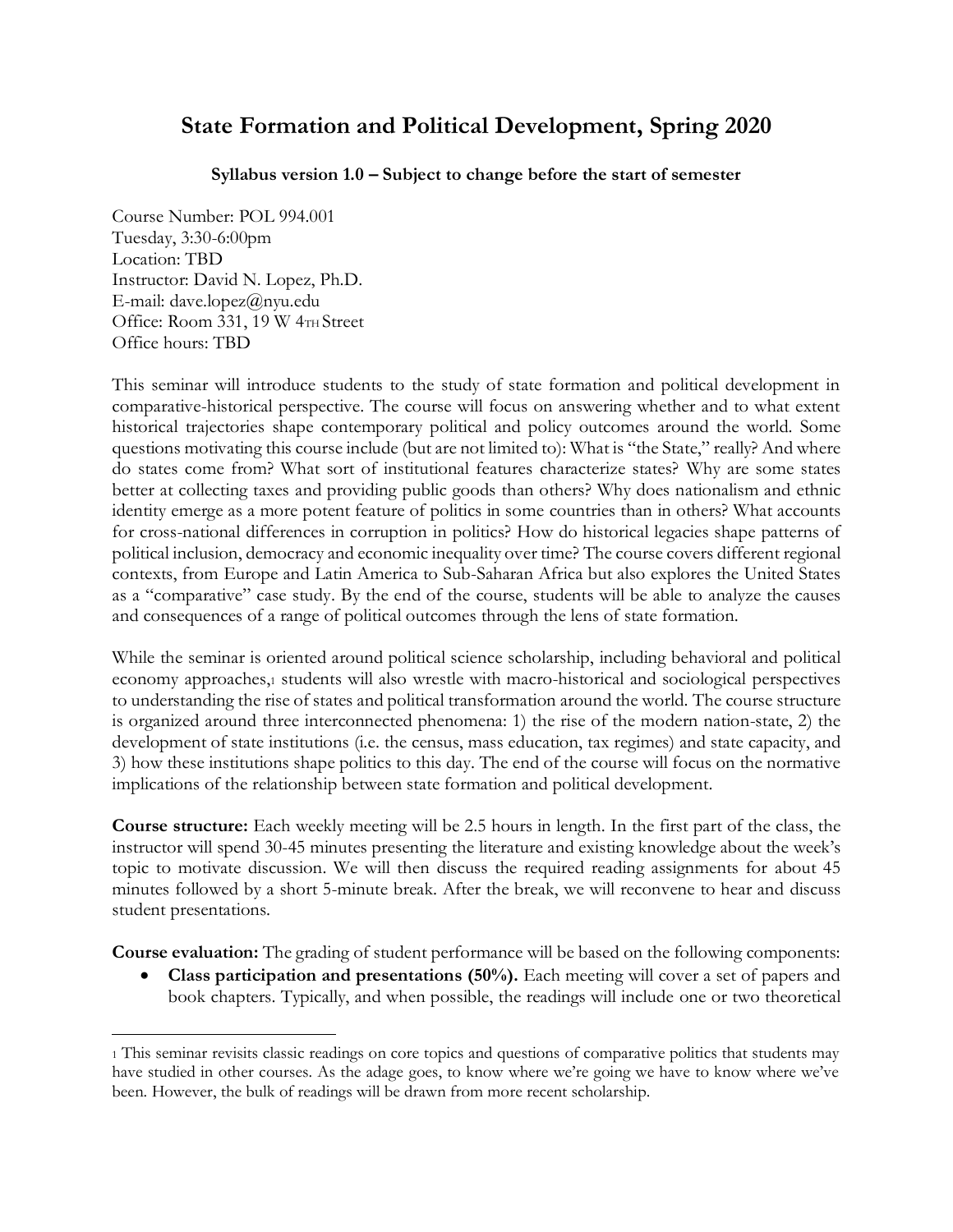(less "scientific") readings that are foundational and one or two more applied readings (e.g., "scientific") leveraging statistical and/or qualitative evidence on a puzzle/outcome related to the week's topic. Students are expected to discuss the readings listed as "Required." Each student will have to make one 10-20 minute long in-class presentation about the reading materials listed in the syllabus as "Presentation." The presentations will be allocated based on the number of students taking the class and the difficulty/length of the assigned papers. In addition, your grade in this component will depend on your weekly participation in class discussions. While formally not required, students are strongly encouraged to read the articles assigned for presentations even if they are not presenting.

• **Analytical essay and proposal memo (50%).** You will be asked to write one 10-page essay. The essay should consider one particular problem related to the reading materials covered in the class and discuss the problem from the point of few of a certain case-study. Can the theories you learned explain some puzzling phenomenon in a particular historical or current case? What is missing in the given theories? Could we make informed/educated predictions about political developments in the analyzed case on the basis of the knowledge that you have accumulated? How much do theories of state formation and political development matter to addressing your puzzle versus more general institutional and behavioral principles of political science? In the middle of the semester, students will **submit a one-page memo (10%)** on their proposed essay topic. The essay will be due on the last meeting of the semester where each student will give a brief presentation on their essay topic followed by questions and a brief discussion.

## **Conceptualizing the State and its Origins**

#### **Week 1. Introduction and Course Overview – January 28**

#### **Week 2. Fundamentals and Theoretical Approaches – February 4**

What is the State? What is State Formation? What is Political Development? Why should we care about studying these topics and integrating them in 2019?

#### Required:

Vu, Tuong. 2010. "Studying the State through State Formation." World Politics 62 (01): 148–175.

Morgan, Kimberly J. 2014. "Comparative Politics and American Political Development." In Oxford Handbook of American Political Development, edited by Richard Valelly, Suzanne Mettler, and Robert Lieberman. Vol. 1. Oxford University Press.

Bourdieu, Pierre, Loic J. D. Wacquant, and Samar Farage. 1994. "Rethinking the State: Genesis and Structure of the Bureaucratic Field." Sociological Theory 12 (1): 1–18.

#### **Week 3. Violence and State Formation – February 11**

The Fiscal-Military Foundations of Modern States

Required: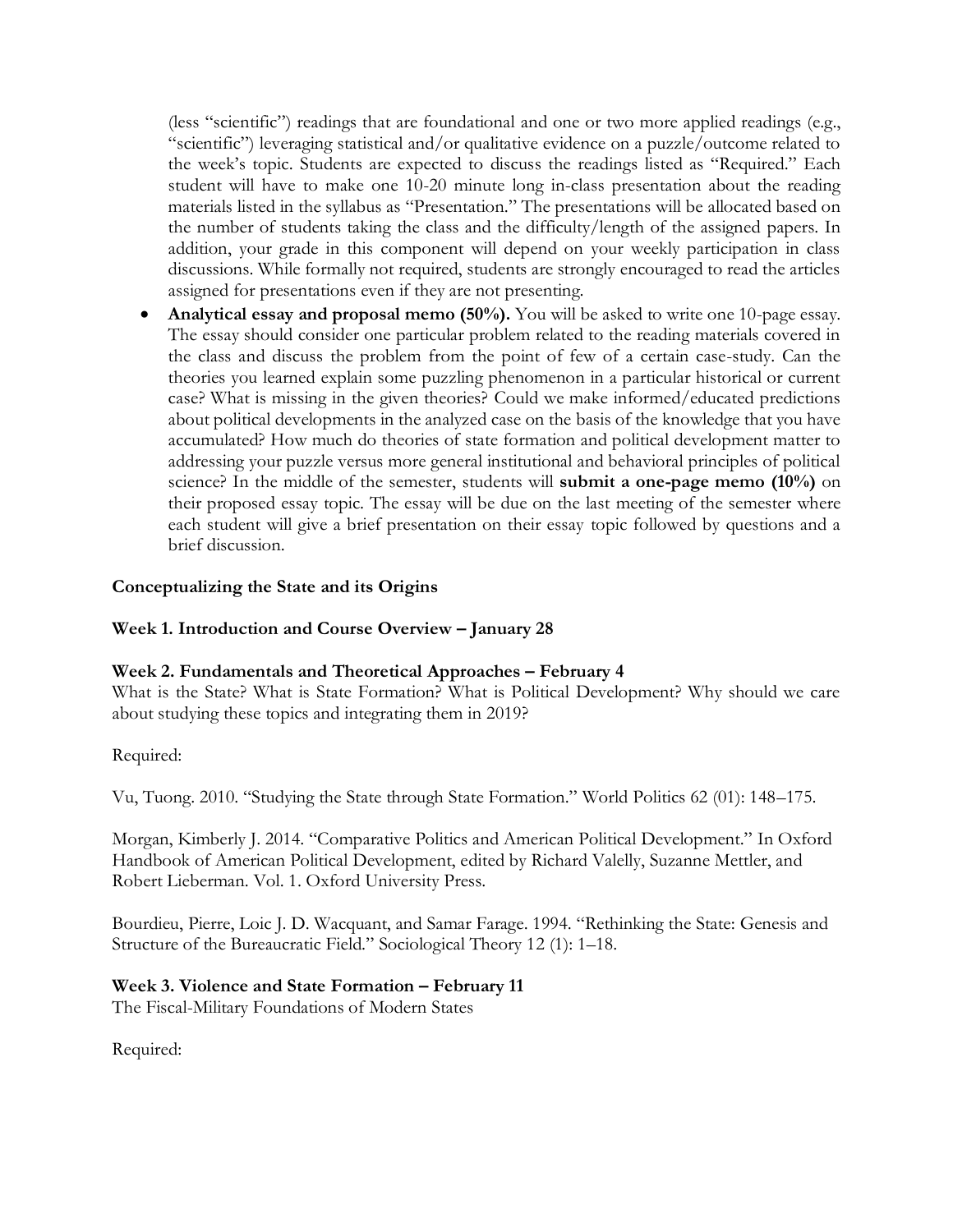Tilly, Charles. 1985. "War Making and State Making as Organized Crime." In *Bringing the State Back In*, edited by Peter B. Evans, Dietrich Rueschemeyer, and Theda Skocpol. Cambridge University Press.

Centeno, Miguel Angel. 1997. "Blood and Debt: War and Taxation in Nineteenth‐Century Latin America." *American Journal of Sociology* 102 (6): 1565–1605.

Presentation:

Abramson, Scott F. 2017. "The Economic Origins of the Territorial State." *International Organization* 71 (1): 97–130.

## **Week 4. Nations, Nationalism, and Political Identity – March 10**

Required:

Hobsbawn, Eric. 2012. "Mass-Producing Traditions: Europe, 1870–1914." In *The Invention of Tradition*, edited by Eric Hobsbawm and Terence Ranger, 263–308. Cambridge: Cambridge University Press.

Ranger, Terence. 2012. "The Invention of Tradition in Colonial Africa." In *The Invention of Tradition*, edited by Eric Hobsbawm and Terence Ranger, 211–62. Cambridge: Cambridge University Press.

Presentation:

Robinson, Amanda Lea. 2014. "National Versus Ethnic Identification in Africa: Modernization, Colonial Legacy, and the Origins of Territorial Nationalism." *World Politics* 66 (4): 709–46.

## **Module 2: State Capacity and Institutions**

## **Week 5. Fiscal Capacity: Taxation – February 18**

Required:

Levi, Margaret. 1989. *Of Rule and Revenue*. University of California Press. pp. 1-70

Kiser, Edgar, and Steven M. Karceski. 2017. "Political Economy of Taxation." *Annual Review of Political Science* 20 (1): 75–92.

Presentation:

Foa, Roberto Stefan, and Anna Nemirovskaya. 2016. "How State Capacity Varies within Frontier States: A Multicountry Subnational Analysis: Frontier States and State Capacity." *Governance* 29 (3): 411–32.

#### **Week 6. Information Capacity: The Census – February 25**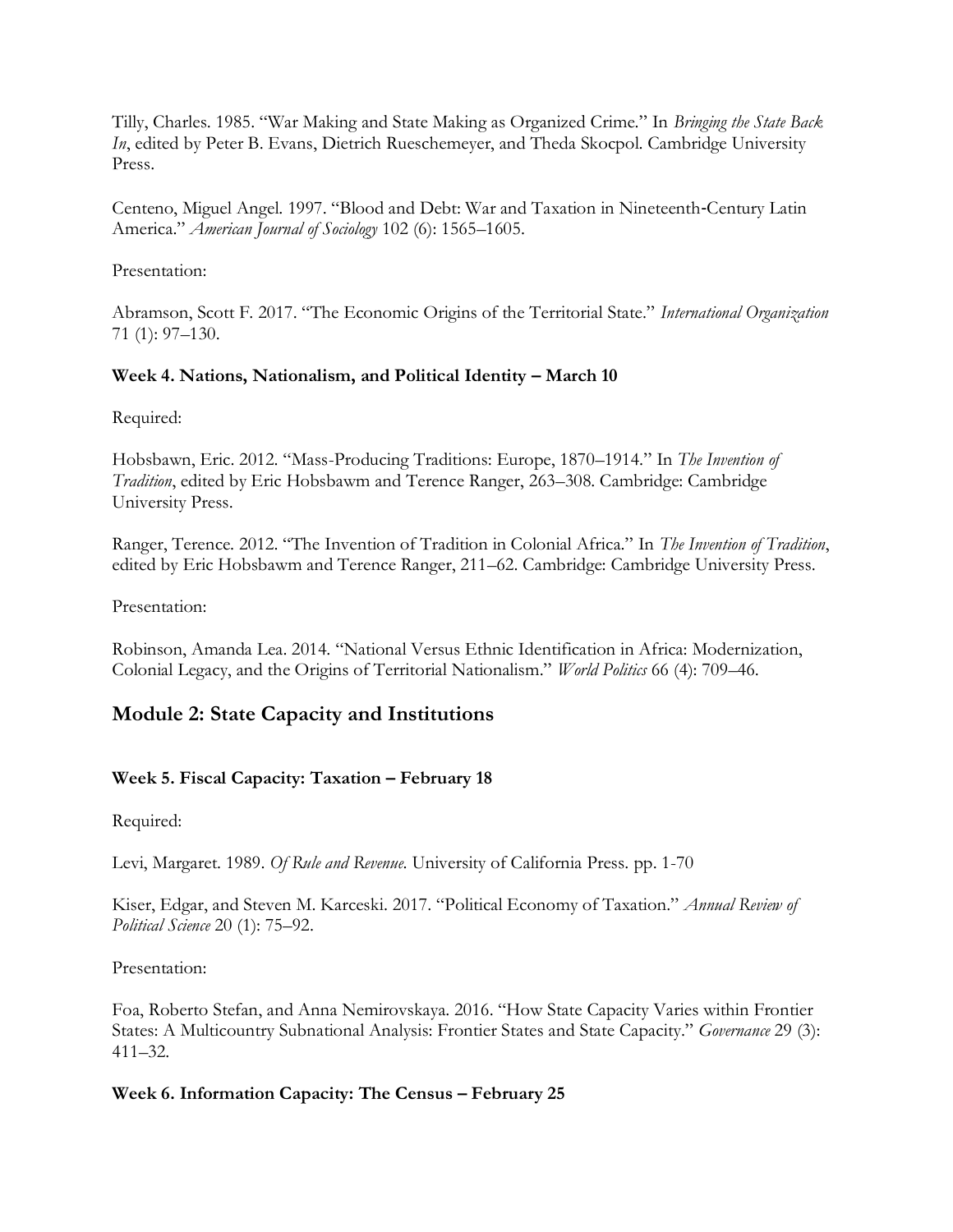Required Readings:

Emigh, Rebecca Jean, Dylan Riley, and Patricia Ahmed. 2016. *Antecedents of Censuses from Medieval to Nation States: How Societies and States Count*. Palgrave Macmillan US. pp. 5-18, 19-55, 145-172

Loveman, Mara. 2013. "Census Taking and Nation Making in Nineteenth-Century Latin America." In *State and Nation Making in Latin America and Spain: Republics of the Possible*, edited by Miguel A. Centeno and Agustin E. Ferraro, 329–55. Cambridge University Press.

#### Presentation:

Lee, Melissa M., and Nan Zhang. 2016. "Legibility and the Informational Foundations of State Capacity." *The Journal of Politics* 79 (1): 118–32.

Lieberman, Evan S., and Prerna Singh. 2017. "Census Enumeration and Group Conflict: A Global Analysis of the Consequences of Counting." *World Politics* 69 (1): 1–53.

#### **Week 7. Education – March 3**

#### **Proposal Memos Due In-class**

Required:

Green, Andy. 2013. *Education and State Formation: Europe, East Asia and the USA*. Palgrave Macmillan. pp. 82-114, 170-203

Caruso, Marcelo. 2010. "Literacy and Suffrage: The Politicisation of Schooling in Postcolonial Hispanic America (1810-1850)." *Paedagogica Historica* 46 (4): 463–78.

Presentation:

Beadie, Nancy. "War, Education and State Formation: Problems of Territorial and Political Integration in the United States, 1848–1912." *Paedagogica Historica* 52 (1/2): 58–75.

Abad, Leticia Arroyo. 2016. "The Limits of the Estado Docente: Education and Political Participation in Peru, 1876-1940." *Revista de Historia Economica - Journal of Iberian and Latin American Economic History* 34 (1): 81–109.

## **Week 8. NO CLASS - March 17 (Spring Recess March 16 – 22)**

## **Module 3: Political, Social, and Economic Outcomes of State Formation**

#### **Week 9. State Formation and Democratization – March 24**

Required: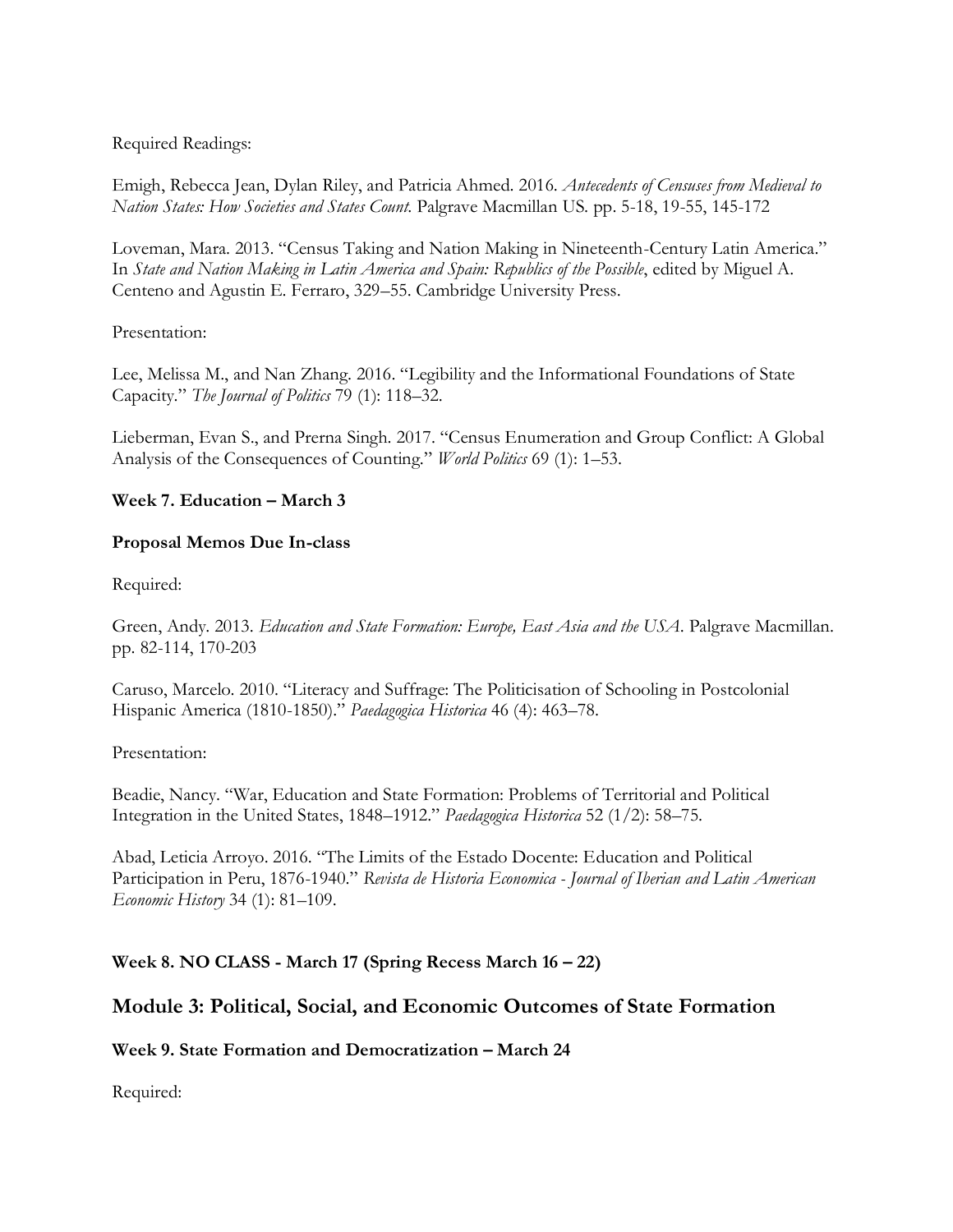López-Alves, Fernando. 2000. *State Formation and Democracy in Latin America, 1810-1900*. Duke University Press. pp.

Presentation:

Bentzen, Jeanet Sinding, Jacob Gerner Hariri, and James A. Robinson. 2015. "The Indigenous Roots of Representative Democracy." SSRN Scholarly Paper ID 2610490. Rochester, NY: Social Science Research Network.

## **Week 10. Economic Development – April 7**

Required:

Besley, Timothy, and Torsten Persson. 2011. *Pillars of Prosperity: The Political Economics of Development Clusters: The Political Economics of Development Clusters*. Princeton University Press. pp. 1-39, 302-332

Rothstein, Bo. 1998. "State Building and Capitalism: The Rise of the Swedish Bureaucracy." *Scandinavian Political Studies* 21 (4): 287–306.

Haber, Stephen H. 1991. "Industrial Concentration and the Capital Markets: A Comparative Study of Brazil, Mexico, and the United States, 1830–1930." *The Journal of Economic History* 51 (3): 559–80.

## **Week 11. Public Goods, Social Welfare, and Inequality – March 31**

Required:

McDonagh, Eileen. 2015. "Ripples from the First Wave: The Monarchical Origins of the Welfare State." *Perspectives on Politics* 13 (04): 992–1016.

Mares, Isabela, and Matthew E. Carnes. 2009. "Social Policy in Developing Countries." *Annual Review of Political Science* 12 (1): 93–113.

Presentation:

Prerna Singh, and Matthias vom Hau. 2016. "Ethnicity in Time: Politics, History, and the Relationship between Ethnic Diversity and Public Goods Provision." *Comparative Political Studies* 49 (10): 1303–40.

## **Week 12. Crime and Corruption – April 14**

Required:

Wallis, John Joseph. 2006. "The Concept of Systematic Corruption in American History." In Corruption and Reform: Lessons from America's Economic History, edited by Edward L. Glaeser and Claudia Goldin. University of Chicago Press.